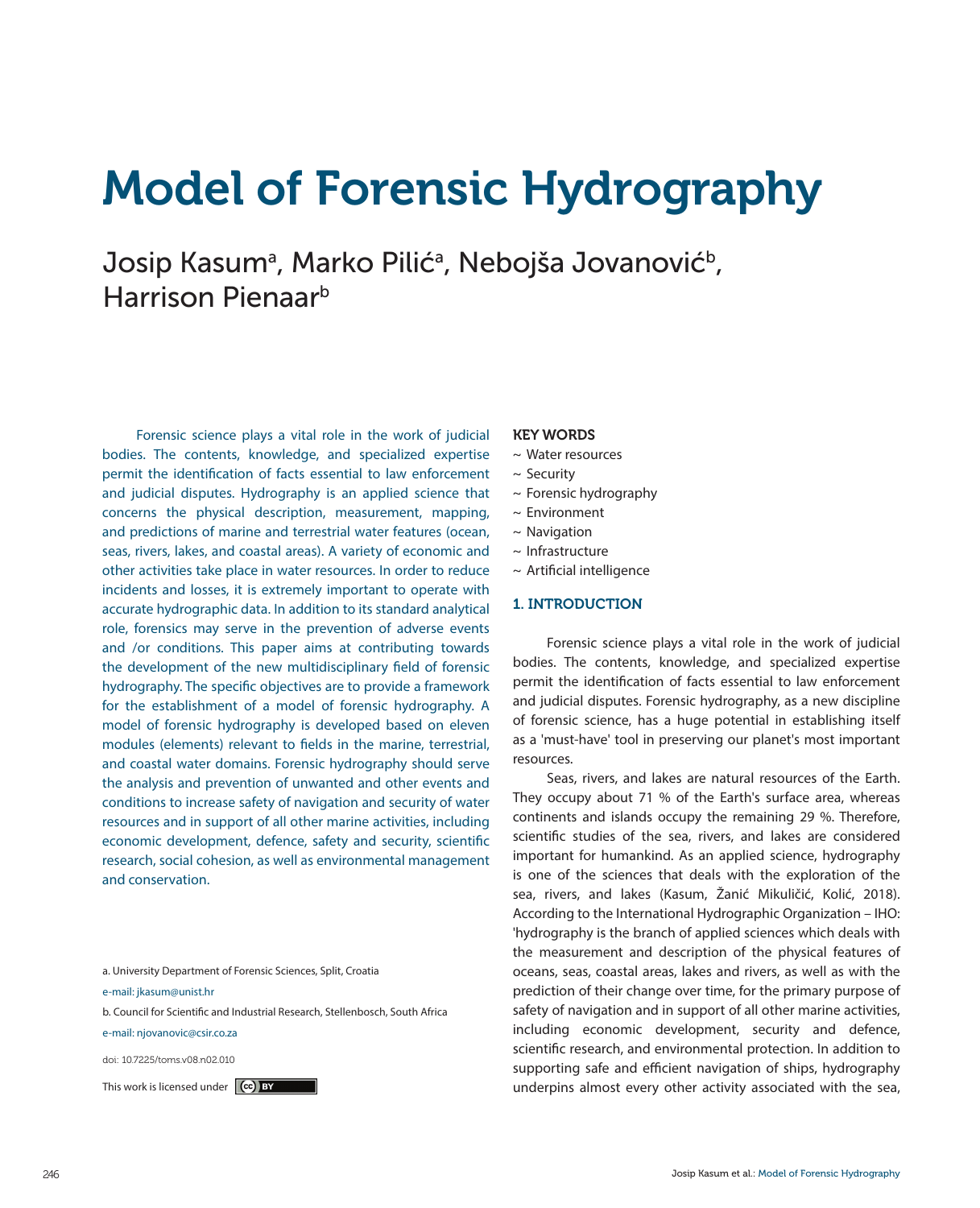including: resource exploitation - fishing, minerals, environmental protection and management, maritime boundary delimitation, national marine spatial data infrastructures, recreational boating, maritime defence and security, tsunami flood and inundation modelling, coastal zone management, tourism and marine science'. Hydrography includes measurements and description of the physical characteristics of the water mass of the oceans, seas, lakes, rivers, and coastal areas. It also deals with predictions of possible changes in the physical characteristics over time in order to improve the safety of navigation. A variety of economic and other activities take place in water resources, such as commercial and non-commercial fisheries or even more environmentally unfriendly activities, like oil and gas exploits. According to the annual report of the European Maritime Safety Agency (2018), the number of losses (financial, technical, fatalities…) and incidents in the maritime industry is steadily growing. Therefore, to reduce some of the losses and incidents, it is extremely important to operate with accurate hydrographic data.

It can be argued that water resources are inextricably linked to diverse human activities defined by the terms: risk, accident, threat, catastrophe, safety, security, navigation, defence, degree of safety, degree of safety protection, degree of safety of navigation, environment, environmental protection, environmental pollution, optimal environmental management, coastal zone management, sustainable fishing, sea exploitation, underwater exploitation, human health, and more. In the maritime and water sector, shipping companies and other business entities play an important role in various business processes. Among other activities, they are involved in the transportation of significant quantities of various cargoes worldwide. Offshore engineering and the exploitation of offshore resources are in constant high dynamic technological development and economic growth. Part of the diverse organizational entities and / or entities of the maritime economy have the characteristics of critical infrastructure. They are exposed to a variety of threats. Accidents occur in the implementation of these activities. For example, in maritime affairs, according to the European Maritime Safety Agency (EMSA), 71 % of maritime accidents occur due to human impact and attributed human error (The European Maritime Safety Agency, 2018). For the most part, these disasters cause consequent pollution of water resources. People in business processes and regulatory environments make decisions based on the available information. The more accurate, reliable and relevant the information, the easier it is to make well-informed decisions and reduce the number of potentially harmful events. Thus, the role of hydrography can be noticed in reducing uncertainty and / or improving the accuracy of information relevant to different processes, for example in the maritime economy (Kasum, Žanić Mikuličić, Kolić, 2018). By utilising hydrographic procedures in the implementation of authorised hydrographic organisations, hydrography provides a sufficient information base in the information part of navigation safety in order to successfully carry out navigation and economic processes at sea and / or at the seabed (Kasum, Gretić, Fredotović Božić, 2010). Therefore, in the area of water resources care, navigation safety, security, defence and management, new methods should be developed to maintain and / or achieve the desired, or sustainable status of water resources.

It is suggested that forensic hydrography could play an important role in this. A basic definition of forensic hydrography is therefore suggested as a multidisciplinary science that uses scientific knowledge and information to determine facts essential to decisions regarding hydrography. Forensic hydrography should serve the analysis and prevention of unwanted and other events and conditions with the purpose of increasing the degree of safety for navigation and security of water resources and in support of all other marine activities, including economic development, security and defence, scientific research, and environmental protection.

This paper aims at contributing to the development of this new multidisciplinary field of forensic hydrography. The specific objectives are to provide a framework for the establishment of model of forensic hydrography and to develop a unique modular system in forensic hydrography.

# 2. MODEL OF FORENSIC HYDROGRAPHY

A forensic hydrography model was developed with a systematic approach using a general system theory. The system can be considered as a whole, interconnected with a general function. To understand a system, it is crucial to comprehend its subsystems or modules and connections between them. Application of that is found in general system theory (Bertalanffy, 1968). The breakdown into modules and fundamental interfaces presents a general model. The general model of forensic hydrography is shown in Figure 1.

The reasons for the development of forensic hydrography can be assessed by a thorough analysis of the subsystems at the current level of generalization, providing an insight into the processes and / or elements of the contained subsystems.

Forensic hydrography subsystems are related to:

(P1) safety of navigation and security

(P2) analysis of conditions and prevention in water resources

- • (P3) business data infrastructure,
- (P4) environmental protection of water resources,
- • (P5) environmental management,
- (P6) coastal zone management,
- (P7) offshore engineering, water resources, and fishing,
- • (P8) public health,
- • (P9) critical infrastructures and water resources,

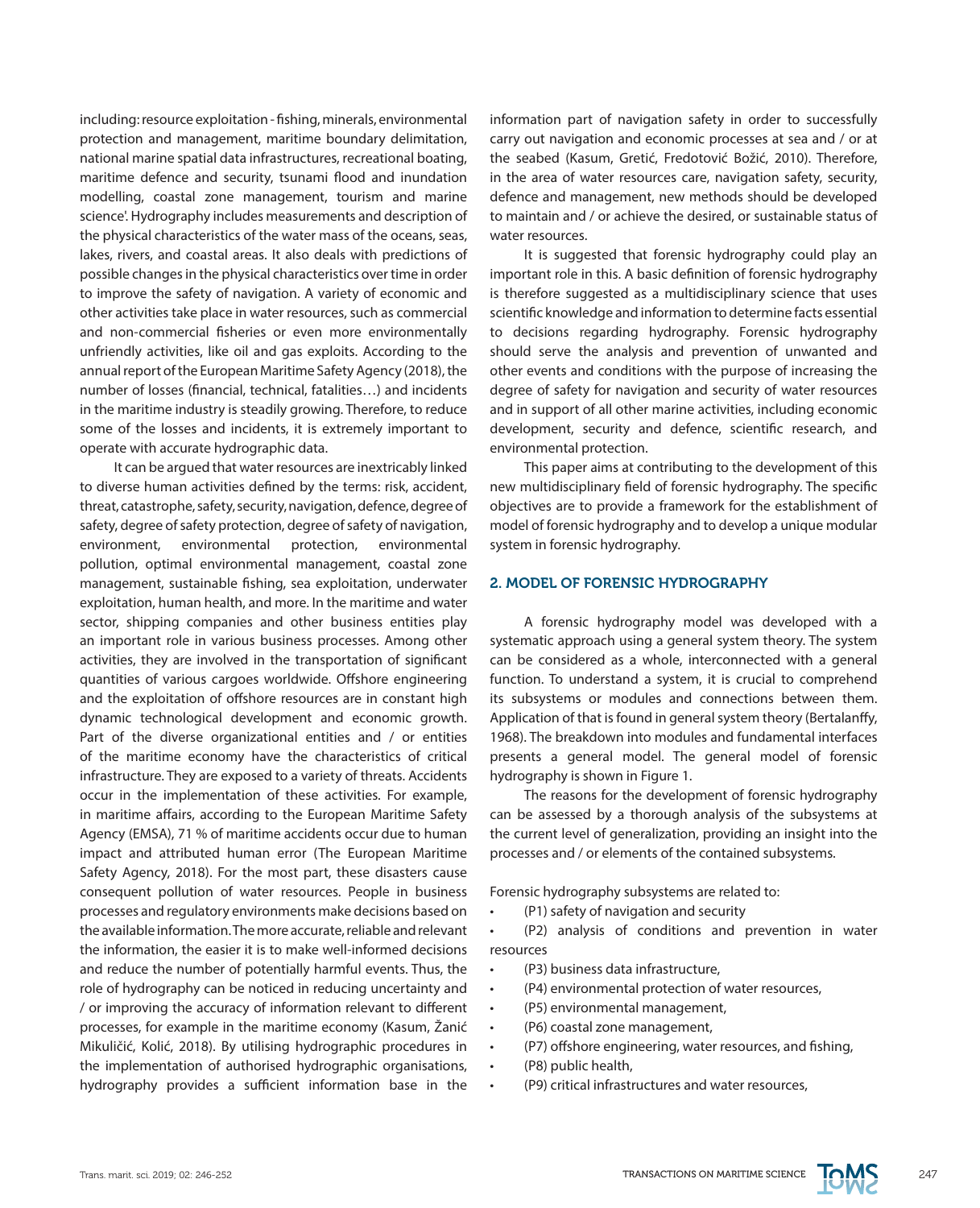

Forensic hydrography model.

(P10) e-navigation and new elements of system development and

(P11) hydrographic cadastre.

Figure 1.

# *(P1) Safety of navigation and security*

Navigation safety and security are largely related to critical infrastructures. Therefore, additional attention is required in their implementation. According to legislation in the Republic of Croatia - EU, the safety of navigation enables the fulfilment of the basic conditions regarding maritime facilities, inland navigation vessels, and territorial seas of the Republic of Croatia, its ports, crews, waterways, navigation process, and pilotage service at sea. In order to satisfy the basic conditions regarding the safety of navigation in the Republic of Croatia, 1035 different navigation safety facilities are operational. In the Republic of Croatia, the business entity "Plovput" manages business processes of maintaining maritime facilities and its headquarters is in Split (Ministry of the sea, transportation and infrastructure of the Republic of Croatia, 2019). It is also necessary to emphasise the importance of the Hydrographic Institute of the Republic of Croatia as a public institution for conducting the hydrographic activity of interest to the Republic of Croatia, operating under the Act of Croatian hydrographic activity. By following the legislation,

protection in navigation processes refers to merchant ships and ports open to international traffic. Thus, the legislation regulates the security protection of merchant ships of Croatian nationality and the obligations of various state administration bodies involved in navigation and other processes in connection with maritime economy. The obligations of port authorities, various companies, legal and natural persons have been defined. Special purpose ports also specify the obligations of the concession holder. Port and ship security measures have been developed, as well as models for dealing with security threats (Law on the Safety of Maritime Ships and Ports of Republic of Croatia, 2004). Certainly, a complete transport system, including maritime and water transport, is a critical infrastructure (Law on critical infrastructures, 2013). It can be concluded that in the safety of navigation and protection in all the processes of control, measurement, management, etc., crucial information is the one regarding Maritime Safety Information (MSI). What can be improved partly lies in the domain of forensic hydrography with its insights based on the information gathered, assisted in forensic research in connection with the analysis or prevention of adverse events through a forensic approach. Thus, forensic hydrography serves to significantly increase the degree of safety of navigation and protection of water resources through the methods and tools of forensics.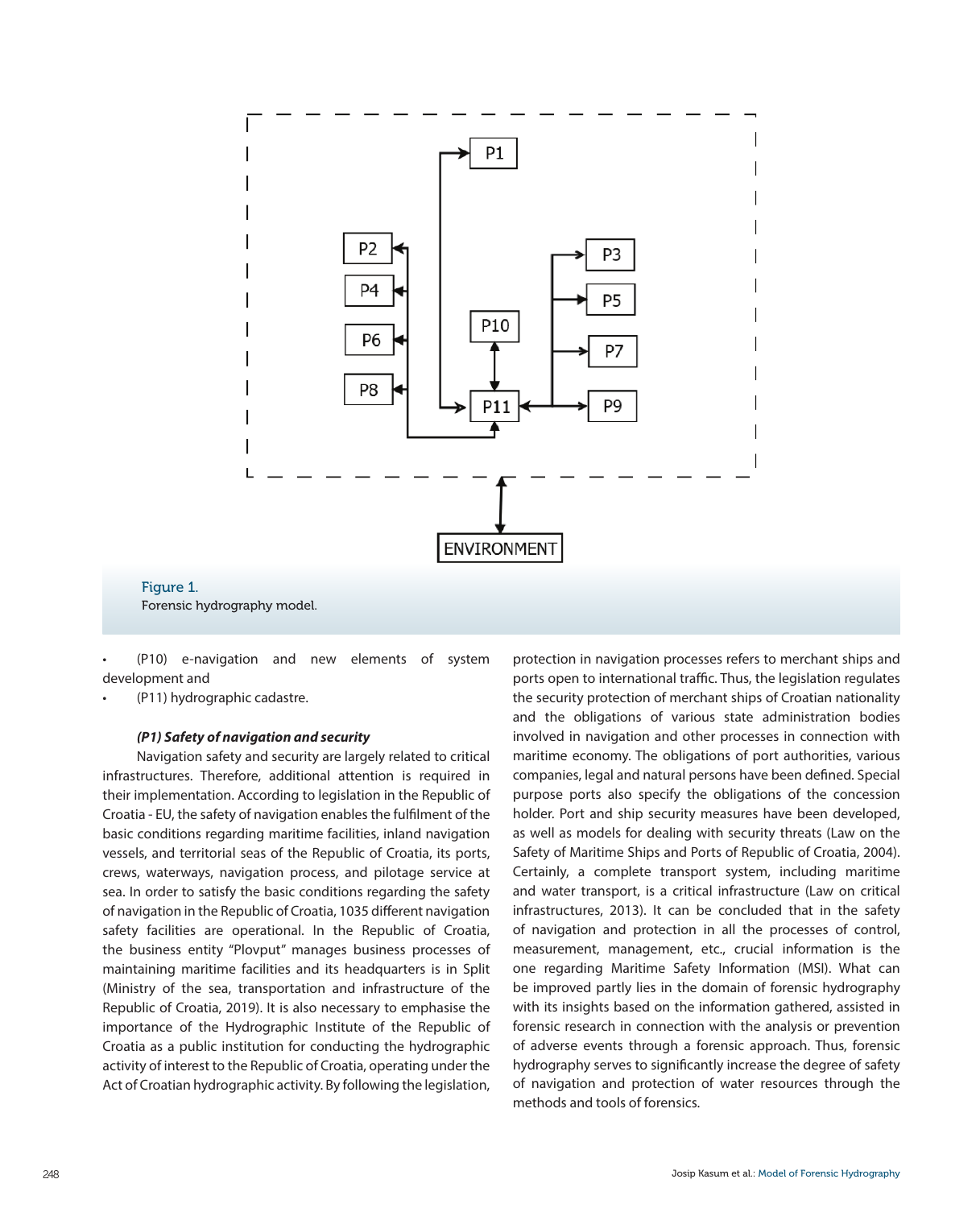# *(P2) Analysis of conditions and protection in water resources*

In today's scientific and other research, an interdisciplinary, multidisciplinary and transdisciplinary approach is increasingly applied. Natural and other disasters, accidents, adverse events, and catastrophic pollution, particularly of water resources, unfortunately occur on an almost daily basis. The knowledge of particular scientific fields is being increasingly used in interdisciplinary, multidisciplinary, and transdisciplinary research. Forensic hydrography is fundamentally interdisciplinary, multidisciplinary, and transdisciplinary, and it is considered to be justified to use it in process analysis and prevention of adverse events in connection with water resources. For example, petroleum pollution in the Gulf of Mexico that caused great concern within neighbouring countries of Mexico (Botello, Villanueva, Diaz, 1997), as one of the biggest pollution of water resources ever, is presumed to have been avoidedable via early detection in real-time using sensors and its dedicated software.

## *(P3) - Business data infrastructure*

The concept of Spatial Data Infrastructure (SDI) refers to different arrangements and agreements between various governmental and other bodies. In order to facilitate the availability of spatial data in SDI, various policies and technological bases can be included as a system, such as exchange of data, use of databases, etc. As a system, SDI enables data recognition. Once the SDI data is identified, it is possible to evaluate it, for example using geodetic information system as a platform for identification and evaluation. Methods of applying SDI in administrative and other government bodies, science, profession, and economy are also determined (Spatial Data Infrastructure Cookbook v2.0, 2004). Therefore, in enriching the content of SDI, forensic hydrography assumes its role, by providing additional information with maximum accuracy (maritime safety information, bathymetric information, hydrographic information). Such information represents the basis for logical analysis and valid conclusions.

## *(P4) - Environmental protection of water resources*

Life on Earth has become more and more endangered in the last few decades compared to historic trends due to anthropogenic impacts. Certainly, the technical and technological development of humanity facilitates the production processes. However, it is resulting in an increased pollution of water resources. Their pollution decreases the quality of life. Various policies and implementation of mitigation measures have to be considered to protect water resources. The purpose of these policies is to safeguard a long-term protection and conservation of natural resources. Minimum efforts are to maintain the current status and reduce further hazards to water resources. Water resources such as the sea, rivers, lakes, glaciers, etc. are exposed to significant and permanent pollution. A systematic approach in as many areas of water resources as possible is required to determine baseline states in order to monitor and improve the current situation. Forensic hydrography certainly finds its application in terms of records, prevention, and analysis (Definiton on environmental protection).

In terms of environmental protection of water resources, forensic hydrography is tightly linked with the accompanying research fields of forensic hydrology and forensic hydrogeology (Leonhart, Hargis 2005; Ramirez, Herrera 2016; Lischeid, Balla, et.al., 2017; Witte, Zaadnoordijk, Buyse, 2019). Application of these research areas to forensic hydrography can be found primarily in identifying potential pollution sources, tracing pathways, delineation of pollution and protection zones, characterising bio-geochemical reactions, quantification of concentrations and loads of pollution in coastal areas from rivers, with associated impacts on estuarine and marine ecosystems. The second major application is to quantify and mitigate the effects of extreme weather events such as floods and droughts, and their impacts on reshaping coastal and marine landscapes. One of the most interesting land processes is the mobilisation, transport, and deposition of sediments because this affects the hydrography of coastal areas. River sediments can be deposited in river harbours that may result in unwanted siltation of waterways and dredging requirements (Van Schijndel, Kranenburg, 1998). River sediments are often carriers of other forms of pollutants that may impact marine life. Besides, sediment accumulation due to anthropogenic activities on land may cause unnatural impacts, such as the closure of estuaries, modification of ocean/ sea currents, and coastal erosion (Wang, Andutta, 2013).

#### *(P5) Environmental management*

There are on-going activities in the world to protect the natural environment. As a result, the field of environmental management is developing. Environmental management refers to scientific and professional research related to habitat conservation, hazard control, monitoring, use, and conservation of various natural resources. Scientists and experts from different scientific fields and branches of science are involved in scientific and professional environmental research (Voulvoulis, Burgman, 2019). Besides biophysical sciences, important components of environmental management are the socio-economic and governance regulatory aspects. This is why a multidisciplinary approach is used in environmental management.

One of the basic principles and purposes of environmental management is to provide solutions for sustainable development, growth of the economy and job creation, whilst maintaining and conserving environmental goods and services. In order to achieve this balance, various approaches and strategies can be adopted according to the principles of green or circular economy (Ghisellini, Cialani, Ulgiati, 2016), such as the "polluterpays principle", trade-offs that may allow development whilst

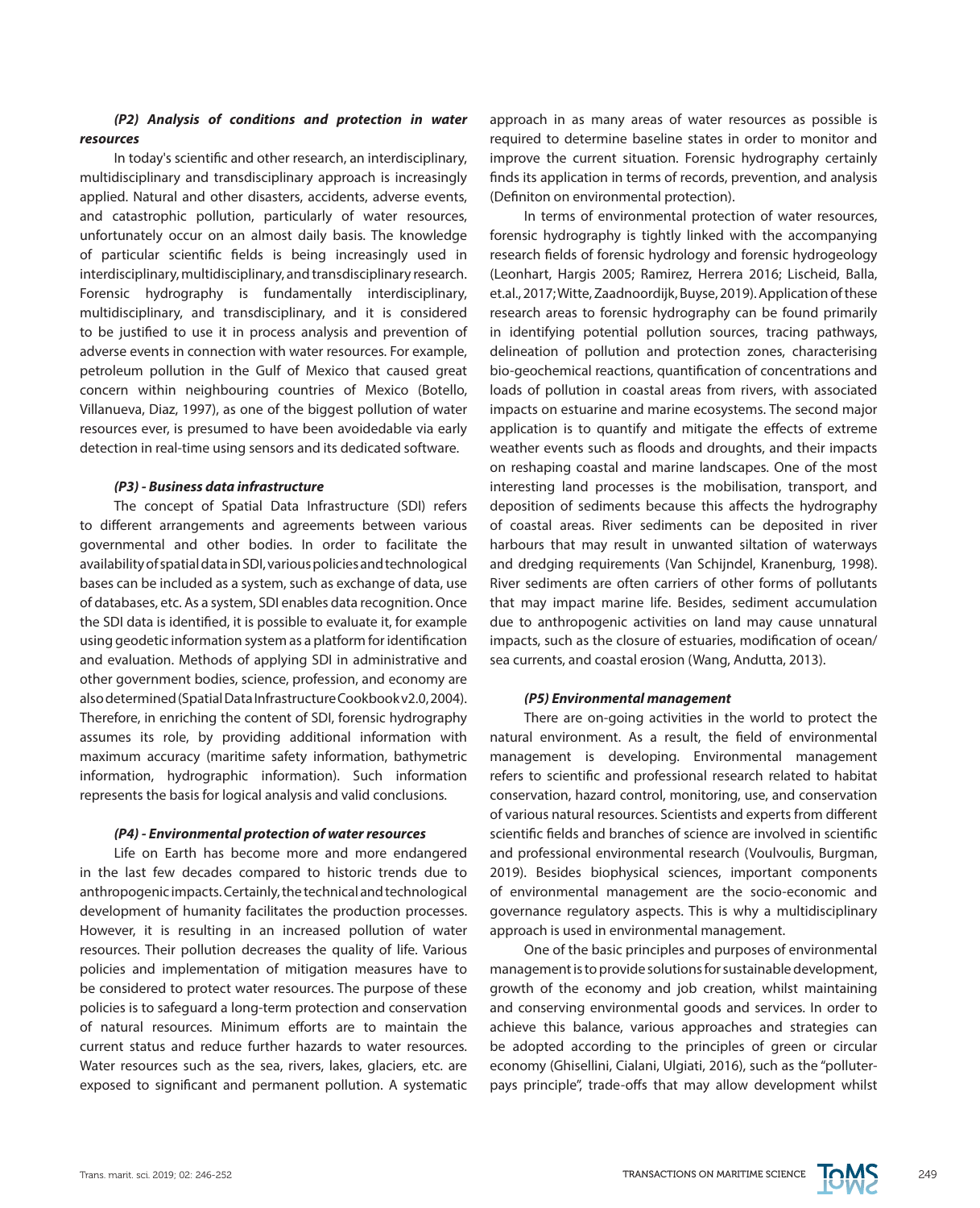providing reasonable environmental protection etc. Decisions that may affect the biophysical environment are ultimately regulated within national and EU frameworks, such as Law on the Safety of Maritime Ships and Ports of the Republic of Croatia and EMSA.

Forensic hydrography, in particular, due to its interdisciplinary, multidisciplinary, and transdisciplinary nature in terms of records, prevention, and analysis, allows for an improvement in the environmental management process, both through the provision of physical data and evidence and through the application of law and regulatory frameworks.

#### *(P6) Coastal zone management*

Seas, oceans, and other water surfaces occupy approximately 2/3 of Earth's surface. The land is pervaded and surrounded with water resources and this creates an associated coastline. Therefore, a new area of activity called Coastal Zone Management (CZM) was conceptualized a few decades ago. Amongst the various coastal zone management activities, actions, and processes related to environmental, economic, and human activities are coordinated. The implementation of the CZM seeks to restore, develop, conserve, and protect coastal resources (NOAA's Coastal Zone Management). Therefore, forensic hydrography plays an important role in enabling improved coastal zone management, by directly providing maximum accuracy information, thereby improving the quality of conclusions based on logical forensic analysis, primarily in the prevention of adverse events in contact with land with water resources.

Such adverse events may be caused by droughts, floods or extreme atmospheric events (e.g. cyclones, hurricanes) that result in changes of coastal morphology. Sea level rise, in combination with extreme events, may exacerbate the effects on coastal wetlands and erosion, tidal ranges, human settlements, infrastructure, harbours and seawater pathways (Passeri, et. al., 2015). The frequency and intensity of extreme weather events and sea-level rise are predicted to increase due to climatic changes (IPCC, 2014) and this may result in increased hazards in coastal areas. Forensic hydrography can play an important role in coastal infrastructure, business and property insurance disputes (Koerth, Vafeidis, Hinkel, 2017). Seawater intrusion due to exploitation of groundwater resources and land subsidence is also a hazard in coastal areas where forensic hydrography may be essential (Werner, et.al., 2013; Huang, Ji, 2018). Additional secondary effects that may also require the engagement of forensic hydrography may relate to water supply and availability (volumes and water quality) in coastal areas.

#### *(P7) Offshore engineering, water resources, and fishing*

Offshore engineering represents a significant part of the global economy in exploiting natural energy reserves. In

economic activity in the water resource, ecological accidents may occur with significant damages to the sea/ocean and coastal ecosystems. It can be argued that humanity's interaction with the sea and with water resources in general, is initially noticeable in fishing. Fishing in seas, oceans, rivers, and lakes may be either a food source or recreational. Due to technical and technological development, fishing is constantly evolving as a form of economic activity. It must be emphasized that over-fishing, as well as non-critical breeding, represent a danger to the survival of certain species of fish and other organisms in the sea and other water resources. In these human economic and sports activities, forensic hydrography certainly finds its place, especially in the analysis of the status and prevention of over-exploitation (Merriam Webster Dictionary, 2019).

# *(P8) Public health*

The position of forensic hydrography in the public health domain can be assessed through a transparent analysis of the concept of health. Health can be considered as the condition of a person without illness or injury. In today's world, difficult, often dramatic events, naturally or artificially induced, are on the rise. These events include, for example fires, floods, wars, poisonings and more. Such events, often due to the mass and variety of consequences, often produce certain effects on human health and they present additional new challenges for the healthcare systems. For prevention, preliminary preparation, as well as subsequent analysis, forensic hydrography plays its role (Definition of health, 2019).

#### *(P9) Critical infrastructures and water resources*

Various systems of national importance are considered critical infrastructures. Interruption of their proper operation may result in an interruption of the flow of goods or services. If the interruptions present serious consequences, for example in national security, the environment, human health, human life, property, security, the economic stability of the country, and the continued functioning of the state government, then they become part of a critical infrastructure. The Critical Infrastructures Act regulates national (Law on critical infrastructures, 2013) and European critical infrastructures (Council Directive on the identification and designation of European critical infrastructures and the assessment of the need to improve their protection, 2008). The same law defines sectors of national critical infrastructures. Critical infrastructure management is also determined. For this purpose, risk analysis and security planning are made for critical infrastructures, and a security coordinator is appointed. Critical infrastructures related to marine and water resources are also logically linked to forensic hydrography in the sense of the very definition of forensic hydrography, considering that maritime traffic represents a significant part of protecting critical infrastructures (Law on critical infrastructures, 2013).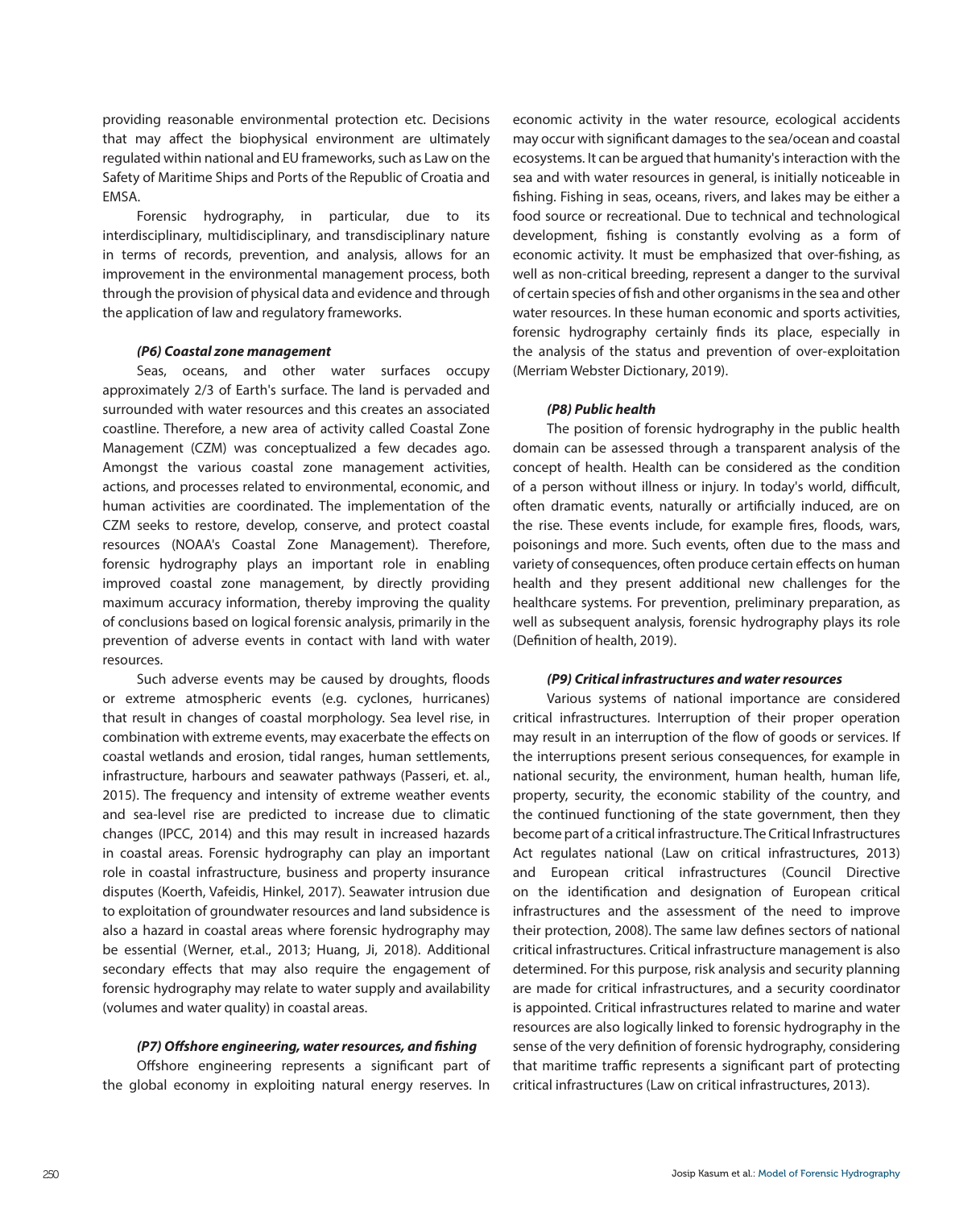# *(P10) E-navigation and new elements of system development*

This subsystem, within the forensic hydrography system model, predicts the future integration of all unlisted or unrecognized elements essential to the sustainability of the system and the generation of expected output sizes, i.e. results, with the support of artificial intelligence. For example, the E-navigation concept of the International Maritime Organization (IMO) may be classified here. Maritime traffic is defined mostly as an act of business of transportation of goods and as such is highly regulated by IMO. Therefore, using a piece of hydrographic information through e-navigation is essential, and maritime traffic cannot be imagined without hydrography. Using multiple information-based platforms means to integrate all available elements to provide safety and sustainability of maritime traffic.

# *(P11) Hydrographic cadastre*

World hydrographic activity is determined by the activities of the International Hydrographic Organization (IHO) based in Monaco. Hydrographic activity at a global level brings together knowledge about the sea and other water resources. The organized hydrographic activity contributes towards the valid collection of the most accurate information related to forensic hydrography (Kasum, Žanić Mikuličić, Kolić, 2018; Kasum, Gretić, Fredotović Božić, 2010; Žanić Mikuličić, Kasum, Jugović, 2017). Based on the systematic analysis performed in this paper, it can be concluded that the information (Fh (1), Fh (2),…,Fh (n)), presented in Table 1, constitutes the information set of forensic hydrography F.

$$
F = \{F_{h1'}F_{h2'}\dots F_{hn}\}\tag{1}
$$

The information presented in Table 1, depending on the degree of confidentiality, can be used to develop a database and/ or banks of information and / or data, and to classify, quantify, and evaluate data and information.

With such banks and/or databases it is certainly possible to optimally manage information gathering, synthesise information and use it in the prevention of adverse events, assessments of risks and damages, and dispute settlements.

It is also considered logical that forensic hydrography on its own can be built as a separate subsystem of hydrographic activity at the world level, partly supported by artificial intelligence and systematically classified in the activity of hydrographic cadastre of hydrographic organisations.

## Table 1.

Forensic hydrography information and / or data.

| $F_n^{-1}$ | <b>Description</b>                                                                                                                       |
|------------|------------------------------------------------------------------------------------------------------------------------------------------|
| $F_{h1}$   | Analysis of past events                                                                                                                  |
| $F_{h2}$   | Results of analysis of past events                                                                                                       |
| $F_{h3}$   | Simulation of events in water resources                                                                                                  |
| $F_{h4}$   | SDI information of maximum accuracy                                                                                                      |
| $F_{hs}$   | Information on existing processes in environmental<br>management                                                                         |
| $F_{h6}$   | Data on pollution                                                                                                                        |
| $F_{h7}$   | <b>CZM</b> information                                                                                                                   |
| $F_{h8}$   | Results of conducted forensic analysis                                                                                                   |
| $F_{h9}$   | Forensic hydrography information                                                                                                         |
| $F_{h10}$  | Maritime cadastre information                                                                                                            |
| $F_{h11}$  | Database and banks of data on all available natural<br>and other catastrophes, accidents, adverse events,<br>and catastrophic pollutions |
| $F_{h12}$  | Fishing information                                                                                                                      |
| $F_{h13}$  | Breeding information within water resources                                                                                              |
| $F_{h14}$  | Information on the state of water resources                                                                                              |
| $F_{h15}$  | <b>Health information</b>                                                                                                                |
| $F_{h16}$  | Offshore information                                                                                                                     |
| $F_{h17}$  | Prevention processes                                                                                                                     |
| $F_{h18}$  | Processes of action                                                                                                                      |
| $F_{h19}$  | Information on critical infrastructures                                                                                                  |
| $F_{h20}$  | Bathymetric data                                                                                                                         |
| $F_{h21}$  | Hydrographic data                                                                                                                        |
| $F_{h22}$  | E-navigation system data                                                                                                                 |
| $F_{h23}$  | Entities on bottom of water resources                                                                                                    |
| $F_{hn}$   | Others                                                                                                                                   |

# 3. CONCLUSION

It can be concluded that, in order to conserve the world's water resources, it is extremely important to contribute towards the development and application of forensic hydrography. Any field of science at some point in time can be considered as a part of forensic science. Forensic hydrography can serve as an analysis and prevention of unwanted and other events and conditions



*<sup>1.</sup> Marking the information and / or data of forensic hydrography.*